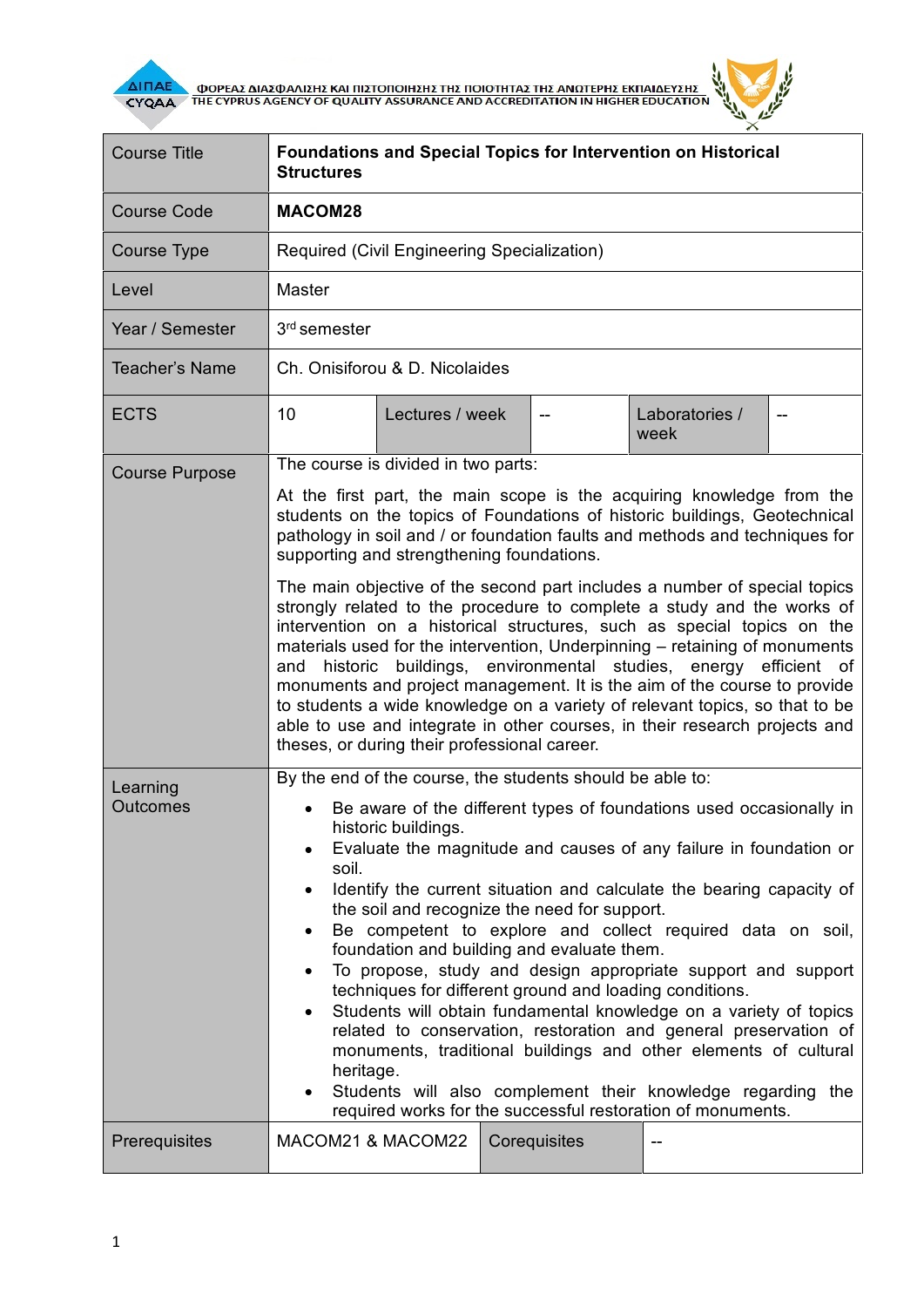فليلمج  $^{\times}$ 

| <b>Course Content</b>   | The first part contains the follow topics:                                                                                                                                                                                                                                                                                                                                                                                                                                                                                                                                                                                                                                                                                                                                                                                                                                                                                                                                                                           |  |  |  |  |  |  |
|-------------------------|----------------------------------------------------------------------------------------------------------------------------------------------------------------------------------------------------------------------------------------------------------------------------------------------------------------------------------------------------------------------------------------------------------------------------------------------------------------------------------------------------------------------------------------------------------------------------------------------------------------------------------------------------------------------------------------------------------------------------------------------------------------------------------------------------------------------------------------------------------------------------------------------------------------------------------------------------------------------------------------------------------------------|--|--|--|--|--|--|
|                         | • Soil parameters and soil categories.<br>Schedule of geotechnical investigation and evaluation of the results<br>• Relations between the soil parameters<br>Methods for the definition of soil capacity<br>Foundation types of historical structures<br>Damages and failures of monuments due to soil and foundation<br>conditions<br>• Criteria for interventions on foundation systems and strengthening of<br>soil<br>Methods and techniques for interventions on foundation systems<br>(micropiles, strengthening of soil, strengthening of rough foundations<br>e.t.c.                                                                                                                                                                                                                                                                                                                                                                                                                                         |  |  |  |  |  |  |
|                         | The second part contains the follow topics:                                                                                                                                                                                                                                                                                                                                                                                                                                                                                                                                                                                                                                                                                                                                                                                                                                                                                                                                                                          |  |  |  |  |  |  |
|                         | Underpinning – retaining of monuments and historic buildings<br>$\bullet$<br>Specialised mortars and grouts for the restoration of historic<br>٠<br>buildings<br>Instrumentation of historic buildings and museums<br>$\bullet$<br>Environmental Impact Assessment for monument restoration<br>projects<br>Energy performance of historic buildings<br>Project management (for intervention on monumental structures)                                                                                                                                                                                                                                                                                                                                                                                                                                                                                                                                                                                                |  |  |  |  |  |  |
| Teaching<br>Methodology | The taught part of the course is delivered to students by means of lectures,<br>conducted by electronic presentations. Lecture notes and pictures are<br>given to students in electronic form.                                                                                                                                                                                                                                                                                                                                                                                                                                                                                                                                                                                                                                                                                                                                                                                                                       |  |  |  |  |  |  |
|                         | All course materials will be available to students through the platform e-<br>Learning that is available at the university.                                                                                                                                                                                                                                                                                                                                                                                                                                                                                                                                                                                                                                                                                                                                                                                                                                                                                          |  |  |  |  |  |  |
| <b>Bibliography</b>     | Simons, Menzies and Matthews, A Short Course in Geotechnical<br>Site Investigation, 2002.<br>Craig, R.F., Soil Mechanics, 7th ed., Spon Press, 2004.<br>٠<br>Smith, I., Smith's Elements of Soil Mechanics, 8th ed., Wiley-<br>Blackwell, 2006.<br>Simons, N. & Menzies, B., A Short Course in Foundation<br>Engineering", Thomas Telford Publishing, 2 <sup>nd</sup> ed., 2000.<br>Bowles, J., Foundation Analysis and Design, McGraw-Hill, 2001.<br>٠<br>Tomlinson, M.J., "Foundation Design and Construction", Prentice-<br>$\bullet$<br>Hall, 7 <sup>th</sup> ed., 2001.<br>Tomlinson, M. J. & Woodward, J., "Pile Design and Construction<br>$\bullet$<br>Practice", 6thed., CRC Press, 2014.<br>Viggiani, C. (Editor), Scientificresearch papers (selection) from<br>٠<br>"Geotechnical Engineering for the Preservation of Monuments and<br>Historical Sites": Proceedings of the International Symposium,<br>Naples, Italy, 1996.<br>Przewlocki, J., Dardzinska, I. and Swinianski, J., Review of historical |  |  |  |  |  |  |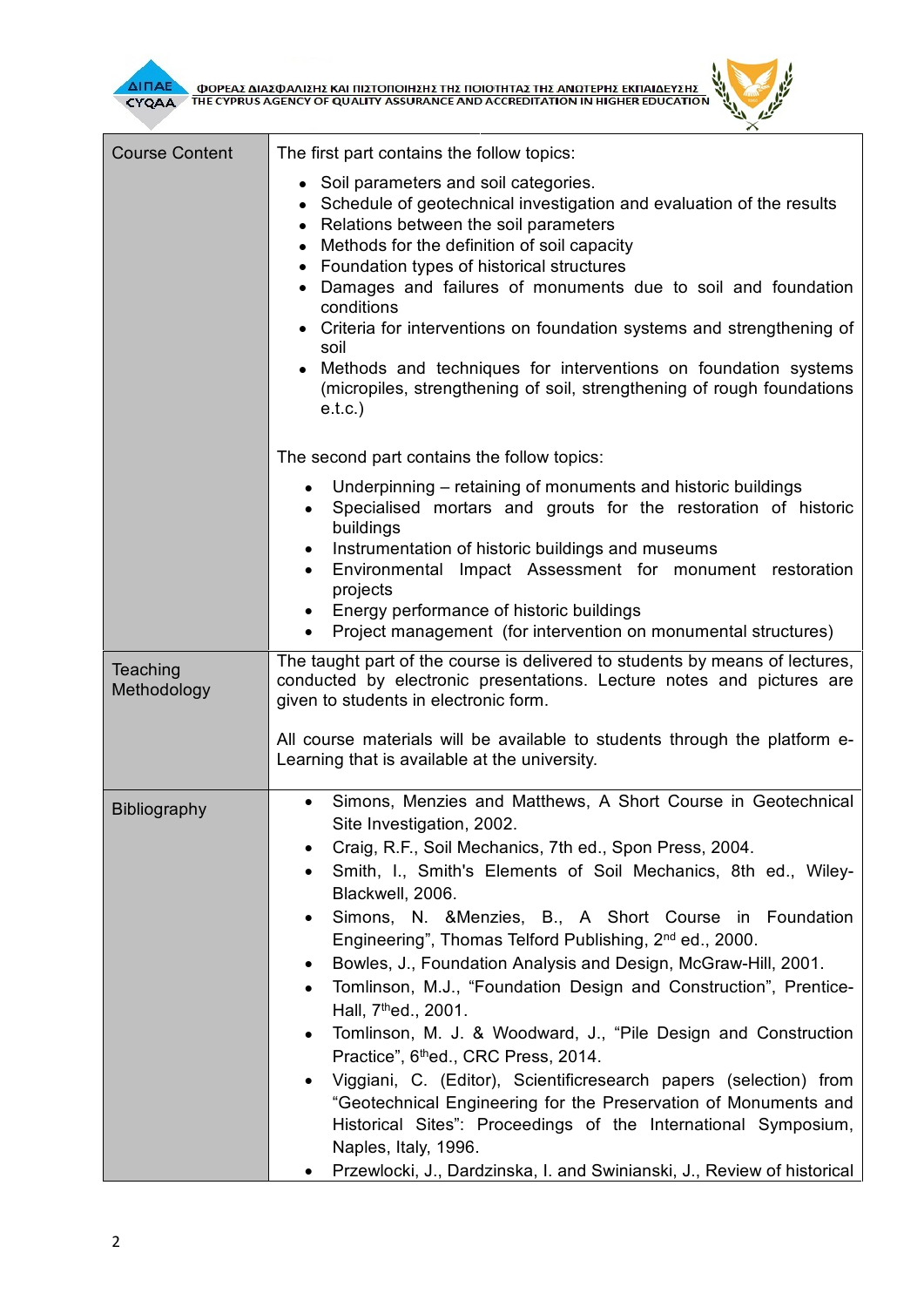

buildings' foundations, Geotechnique, 55 (5), 363-372, 2005.

- relevantresearch, review or case studies scientific papers on historical foundations.
- Lizzi, F. (1981), Thestatic restoration of monuments: basic criteria, case histories,Sagep Publishers.
- Νομικός, Μ. (1997), Αποκατάσταση και επανάχρηση ιστορικών κτηρίων και συνόλων: Μεθοδολογία-εφαρμογές, Εκδόσεις Γιαχούδη.
- Σ. Τσότσος, «Ενίσχυση των θεμελιώσεων μνημείων Κριτήρια, αρχές σχεδιασμού, εφαρμογή και τεχνολογικές εξελίξεις», Σεμινάριο «Διατήρηση - Αποκατάσταση – Αναστήλωση», σελ. 271-293, Θεσσαλονίκη, 1994.
- Δημοσθένους, Μ.Α., Μέθοδοι και υλικά αποκατάστασης και ενίσχυσης διατηρητέων κτιρίων από φέρουσα τοιχοποιία, Ινστιτούτο Τεχνικής Σεισμολογίας και Αντισεισμικών Κατασκευών, Θεσσαλονίκη.
- Καραδέδος, Γ., (2009), Ιστορία και Θεωρία της Αποκατάστασης.
- Η Εφαρμογή των Ενεμάτων στην Αποκατάσταση Μνημείων, Ουρανία Μπουντά, Διδακτορική Διατριβή Πανεπιστήμιο Πατρών, 2007.
- Stefanidou M. "Study of the microstructure and the mechanical properties of traditional repair mortars" Doctoral thesis Department of Civil Engineering, Thessaloniki, 2000.
- Παράμετροι για τη Σύνθεση Παραδοσιακών Επισκευαστικών Κονιαμάτων, Μαρία Στεφανίδου, Τεχν. Χρον. Επιστ. Έκδ. ΤΕΕ, τεύχος 1, 2010.
- Papayianni, I. "Criteria and methodology for manufacturing compatible repair mortars and bricks". In Compatible materials for the protection of European cultural heritage, PACT 56. Biscontin, G., Scientific Editor. Technical Chamber of Greece, Athens 1998.

In addition to the above, specific bibliography and other references will be suggested to the students depended on the topics will be examined and discussed through the semester asynchronous and synchronous online learning methods. However, the students will search through the international bibliography as a part of the learning methodology procedure.

| Assessment | Continuous Evaluation (50%)<br>Exercise 1 (Assessment of damages on a monumental structure<br>due to geotechnical and foundation conditions and proposal for<br>interventions) 20%<br>Exercise 2 (Free elective one of the topics of the second part and<br>completion of project) 15%<br>Exercise 3- study on a special topic of the first part of the course<br>and group commentary 7.5% |
|------------|---------------------------------------------------------------------------------------------------------------------------------------------------------------------------------------------------------------------------------------------------------------------------------------------------------------------------------------------------------------------------------------------|
|            | Exercise 4-study on a special topic of the second part of the course<br>and group commentary 7.5%<br>Final Exams (50%)                                                                                                                                                                                                                                                                      |